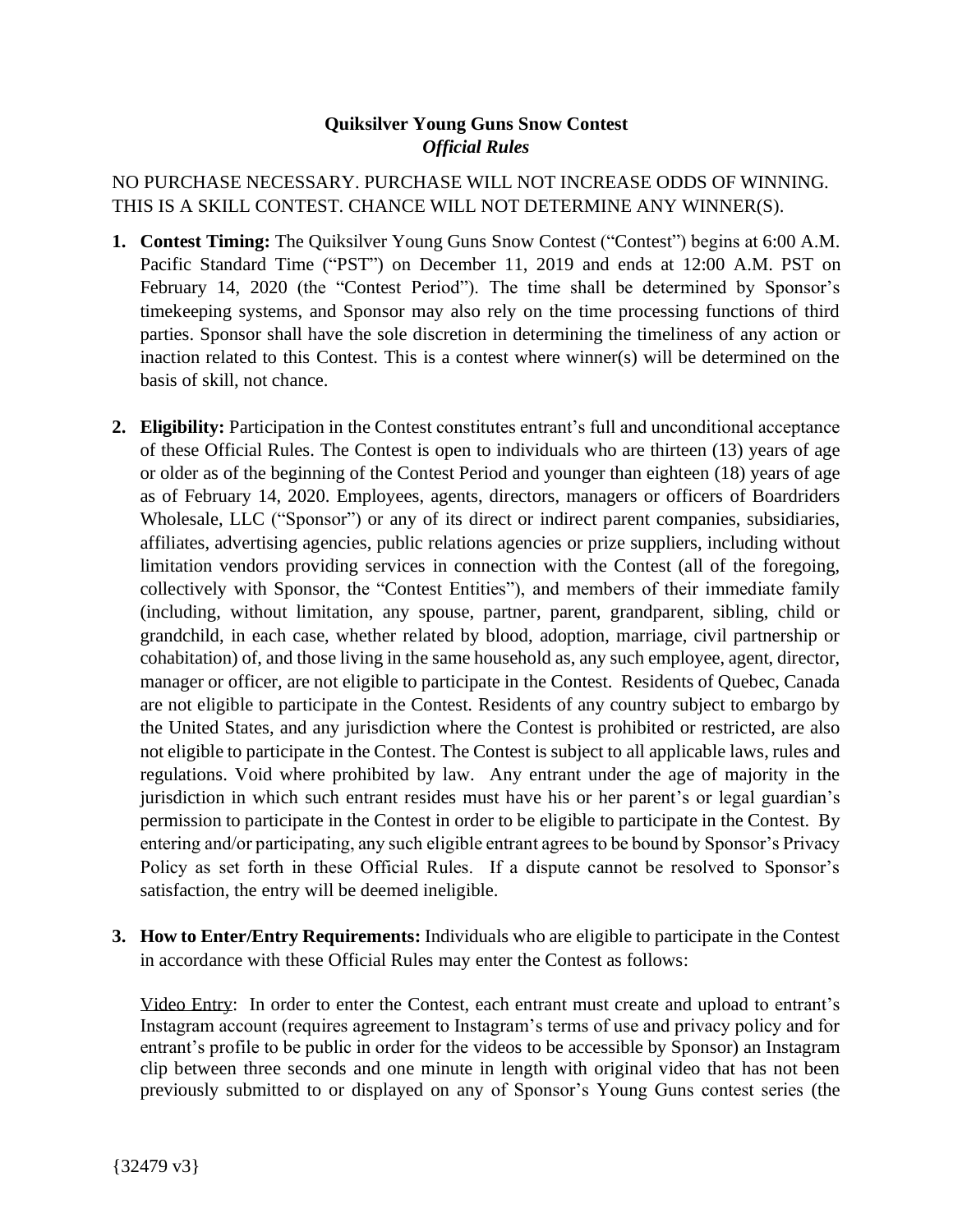"Video") with the hashtag "#YGSNOWCONTEST" AND tagging @quiksilver. The Video must be uploaded between 6:00 A.M. PST on December 11, 2019 ("Open Time") and 11:59 p.m. PST on January 15, 2020 ("Close Time") and must comply with the Required Representations and Warranties set forth below. Entrants may enter the Contest more than once, but each Video must be unique, submitted separately and include the required hashtag "#YGSNOWCONTEST" AND tag @quiksilver. Anyone found using multiple Instagram accounts to enter the Contest will not be eligible to win. Entries will be deemed to have been submitted by the authorized account holder of the Instagram account submitted at the time of entry. "Authorized Account Holder" is defined as the natural person who is assigned to an Instagram account by Instagram. Entrants must have the prior consent of their parent or legal guardian to enter the Contest and provide personal information.

If you are an individual eligible to participate in the Contest in accordance with these Official Rules but do not have an account with Instagram, go to Instagram and create one for free. Use of Instagram is subject to your compliance with all applicable terms and conditions of Instagram. Any inaccurate or incomplete entry cannot be taken into account and such participation shall be deemed null and void. Sponsor is not responsible for lost, late, misdirected entries or entries not received regardless of cause.

Do not participate in the Contest and/or consult a doctor before participating in the Contest if: (1) you are not in good health; (2) you have any physical or mental problems which would hinder you from safely participating in the Contest; or  $(3)$  you are not sufficiently trained and experienced enough to understand the risks involved in the Contest.

Failure to complete any step outlined in, or to follow any of, the Official Rules may result in your disqualification.

**REQUIRED REPRESENTATIONS AND WARRANTIES:** By participating in the Contest, you represent and warrant that your entry (including, without limitation, any Video or other content associated with your entry – hereafter, collectively "Entry") complies with the following criteria as applicable (collectively, the "Required Representations and Warranties"):

- (i) Your Entry must be your own original work or you must have all the rights necessary to post or re-post the content. Any person who helped produce the Video must grant ownership rights to you by a signed/dated written statement acknowledging the transfer of any ownership rights they may have in the Video to you. Each Entry must not contain any material that would violate or infringe upon the rights of any person or entity, including without limitation copyrights, trademarks or rights of privacy or publicity, or that is defamatory, threatening, indecent, obscene or offensive, or that is unlawful, in violation of or contrary to any applicable laws or regulations, or which requires a license from any third party.
- (ii) You must have the express written consent of any identifiable persons appearing or referenced in your Entry to their Persona (as defined below) being used in the ways set out in these Official Rules, including Sponsor's right to use your Entry for any future commercial purpose without restrictions. Upon request, you will obtain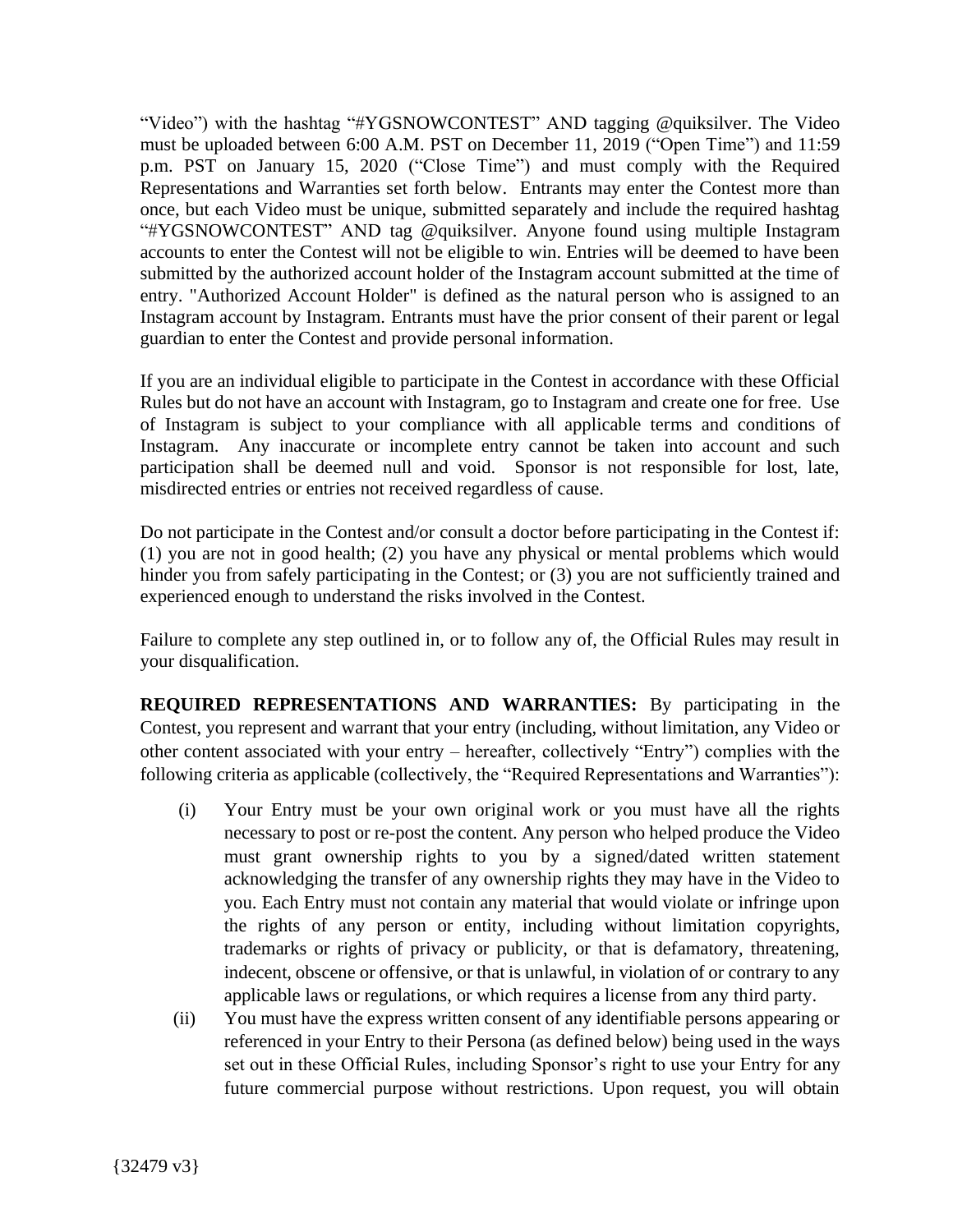written consent of any such persons for Sponsor in the form identified by Sponsor. If any person appearing in any Entry is under the age of majority in their jurisdiction of residence, the written consent and signature of a parent or legal guardian is required.

- (iii) Except for the marks of Sponsor (addressed below), the Entry must not contain or reference any names, products or services of any company or entity or any thirdparty trademarks, logos, trade dress or promotion of any brand, product, or service. Sponsor grants you the limited permission to display each of their "Quiksilver" brand marks and products in your Entry solely for purposes of entering this Contest and subject to these Official Rules.
- (iv) Each Entry must be appropriate for public viewing. Without limiting the foregoing, each Entry must not be lewd, obscene, sexually explicit, pornographic, disparaging, defamatory, libelous, violate any laws or otherwise contain content which Sponsor in its sole and absolute discretion decides is inappropriate or objectionable. Your Entry must also not disparage or cast a negative light on any person, entity, or brand, product, or service.

Sponsor reserves the right in its sole discretion to not consider any Entry for the Contest if it believes the Entry violates or potentially violates any of the foregoing requirements or otherwise fails to comply with any provision of these Official Rules. You agree to reimburse Sponsor and the Contest Entities in full in respect of any losses, damages, and expenses, including reasonable legal fees (including, where permitted, reasonable attorneys' fees) that they may sustain from the breach of a representation or warranty made by you or the use of any rights granted by you to Sponsor hereunder.

By submitting your Entry, you grant to Sponsor and the other Contest Entities a perpetual, irrevocable, non-exclusive, worldwide, royalty-free, sub-licensable, freely assignable license to reproduce your Entry and to otherwise (in whole or in part) use, exploit, copy, modify, adapt, edit, publish and display the Entry (including any photo, video or other content associated with your Entry) in any form, manner, venue, media or technology now known or later developed for any and all purposes, including, without limitation, for purposes of trade, advertising, and promotion as Sponsor and the other Contest Entities and their respective licensees or assignees determine, without further compensation, notification, or permission. Further, by entering, you hereby waive any moral rights you may have in your Entry in favor of the Sponsor and other Contest Entities.

By submitting your Entry you also grant to Sponsor and the Contest Entities the worldwide, perpetual, irrevocable, fully sub-licensable, and freely transferable right, but not the obligation, to use any and all names, identities, titles, likenesses, distinctive appearances, physical likenesses, images, portraits, pictures, photographs (whether still or moving), screen personas, voices, vocal styles, statements, gestures, mannerisms, personalities, performance characteristics, biographical data, signatures, and any other indicia or imitations of identity or likeness listed, provided, referenced, or otherwise contained in the Entry (all attributes, collectively, per person, a "Persona") for purposes of advertising and trade, in any format,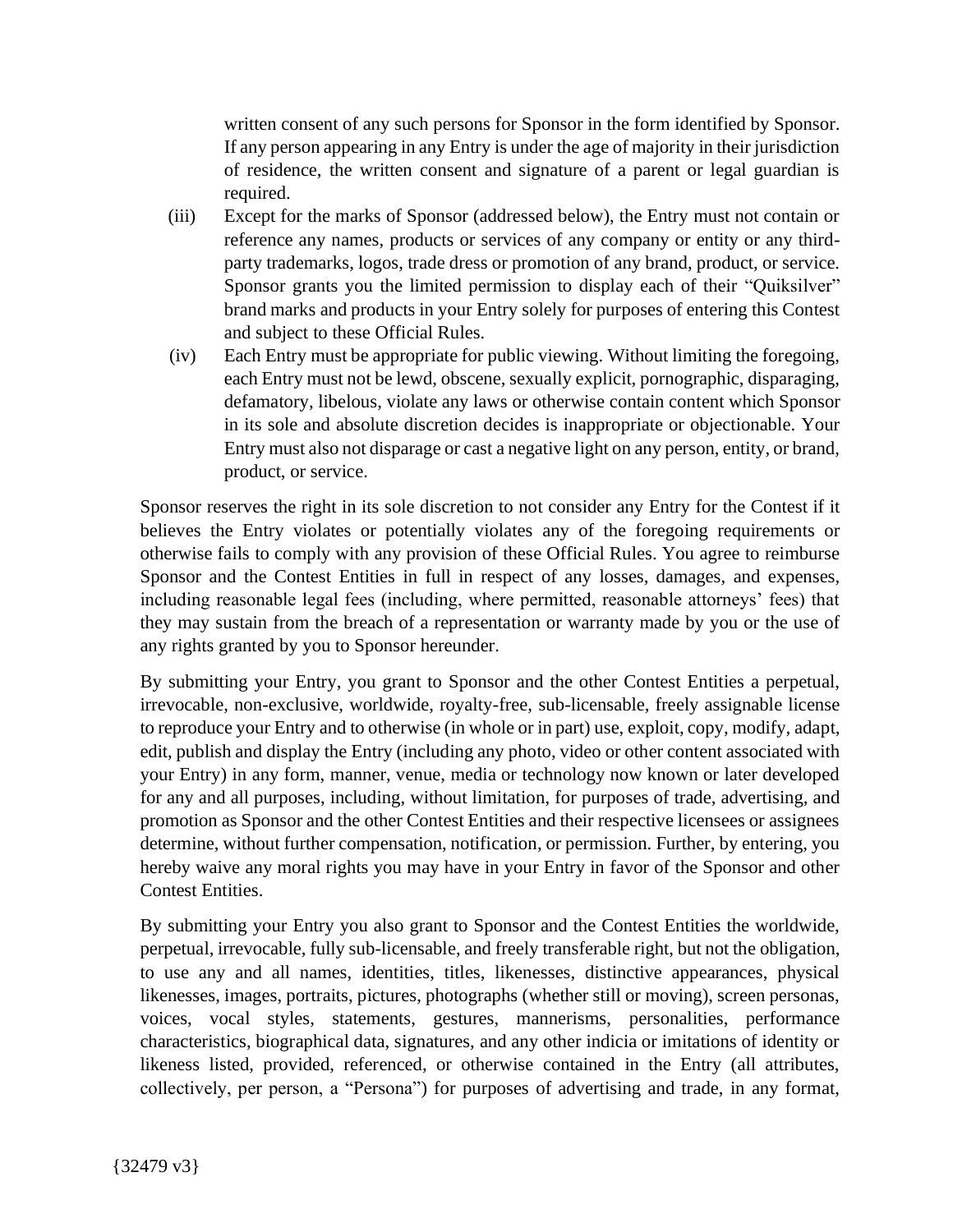medium, or technology now known or later developed without further notice, approval, or compensation, unless prohibited by law.

## **4. Judging/Winner Selection:**

Round 1 Judging: Following the Close Time, Videos that qualify for entry into the Contest will be judged by one or more judges selected by Sponsor that are experienced in snowboarding ("Judging Panel"). Sponsor may remove, replace or add additional judges to the Judging Panel in its sole discretion at any time. The Videos will be judged based on creativity, technical aspects of the entrant's performance, and flow (e.g., movement from one turn to the next) (the "Criteria"). A total of eight (8) entrants from Round 1 Judging will be selected by the Judging Panel to compete in Round 2 of the Contest (the "First Round Winners"). The Judging Panel will also select one (1) entrant as the winner of the Creativity Prize (as defined below) based on the creativity of the entrant's Video, as determined by the Judging Panel in its sole and absolute discretion. The First Round Winners and winner of the Creativity Prize will be notified by email, phone or direct message on Instagram on or about February 4, 2020 and must respond to Sponsor's notification by email to acknowledge receipt of Sponsor's notification within 48 hours. All decisions of Sponsor are final. All selected First Round Winners and the winner of the Creativity Prize are subject to verification of eligibility and compliance with these Official Rules.

Round 2 Judging: During the period commencing on or about February 1, 2020 and ending on or about February 15, 2020 (collectively, the "Round 2 Judging Period"), each day for four (4) days, Sponsor will upload the Video Entries for two (2) of the eight (8) First Round Winners (each, a "Quarterfinalist") on Sponsor's Instagram account @quiksilver for a "head-to-head" judging by the public during the twenty-four (24) hour period immediately following Sponsor's upload of such Videos (each, a "Quarterfinal Matchup" and collectively, the "Quarterfinals"). The winners of each Quarterfinal Matchup (each, a "Semifinalist") will advance to the semifinals phase, where each day for two (2) days Sponsor will upload the Video Entries for two (2) of the four (4) Semifinalists on Sponsor's Instagram account @quiksilver for further judging by the public during the twenty-four (24) hour period immediately following Sponsor's upload of such Videos (each, a "Semifinal Matchup" and collectively, the "Semifinals"). The winners of each Semifinal Matchup (each, a "Finalist") will then advance to the finals phase, where Sponsor will upload the Video Entries for the two (2) Finalists on Sponsor's Instagram account  $@$  quiksilver for judging by the public during the twenty-four (24) hour period immediately following Sponsor's upload of such Videos (the "Finals"). At the conclusion of the Finals, the entrant whose Video received the highest number of votes will be declared the winner. Sponsor will ask the public to judge the First Round Winners' Videos during the Round 2 Judging Period based on the Criteria or such other skill-based criteria as otherwise determined by Sponsor in its sole discretion. The public may vote by following Sponsor's instructions, including using any hashtag(s) as instructed by Sponsor. Limit one (1) vote per person and per Instagram account. Use of script, macro or any device to automate voting, hiring outsourced vote-farming services, paying for votes, or engaging in any other conduct deemed inappropriate, unfair, disruptive or unsportsmanlike as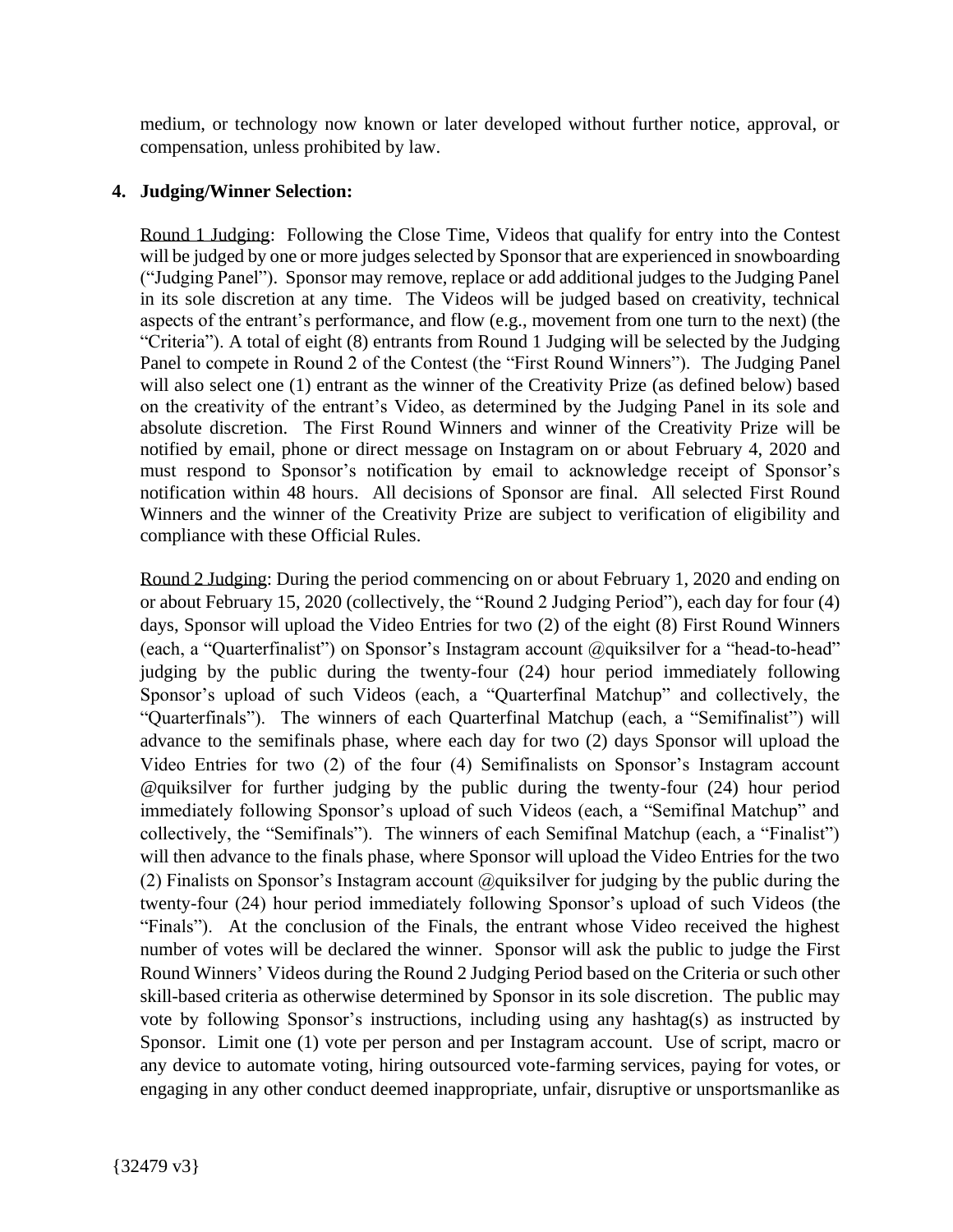determined by Sponsor in its sole and absolute discretion, is prohibited, and any entries or votes received through such means will be void. Any attempt by any voter or entrant to submit or solicit more than the stated number of votes by using multiple/different Instagram accounts, identities or any other method will void that person's votes and entry (if any), and he/she may be disqualified from further voting or other participation in the Contest. Sponsor reserves the right to disqualify anyone not fully complying with the Official Rules or meeting the eligibility and participation criteria in Sponsor's sole and absolute discretion. All decisions of Sponsor, including seeding of First Round Winners in each of the Quarterfinals and Semifinals, are final and binding with respect to all matters related to the Contest.

**5. Winner Notification:** The potential winner of the Creativity Prize and potential winner of the Grand Prize will each be notified by email, phone or Instagram direct message from Sponsor on or about February 15, 2020. The potential winner(s) must respond to Sponsor's notification and provide all requested information within forty-eight (48) hours of the first contact or attempted contact from Sponsor or the potential prize may be forfeited. To claim any prize, Sponsor may require winner(s) and such winner(s)'s parent/guardian to complete, sign, and return an Affidavit of Eligibility/Liability Release/Publicity Release forms and other applicable documents, which may require a social security number and/or other personally identifiable information, and may need to be notarized (collectively, the "Documentation"), before claiming any prize. All required documents must be completed and returned to Sponsor by the date and time communicated by Sponsor. At Sponsor's sole and absolute discretion, winner(s) may be required to produce a picture or some other form of proper identification to claim any prize. Sponsor reserves the right to substitute any prize with a prize of equal or greater value. If a potential winner cannot be contacted, fails to timely claim the prize, is disqualified, fails to timely execute and return any required forms or other documents, or if the prize notification is returned as undeliverable, Sponsor may select an alternate winner from among the remaining eligible entries based on the Criteria or such alternate method as solely determined by Sponsor. Under no circumstances will more than the advertised number of prizes be awarded.

## **6. Prize(s) and Approximate Retail Values ("ARVs"):**

Creativity Prize: One (1) winner will receive the Creativity Prize, which consists of one thousand dollars (US\$1,000.00) paid by check.

Grand Prize: One (1) winner will receive the Grand Prize, which consists of (i) ten thousand dollars (US\$10,000.00) paid by check and (ii) an invitation to attend Holy Bowly, where such winner may have the opportunity to be featured by Sponsor on film, video, or other media content.

Any potential feature of the winner at Holy Bowly by Sponsor as described above shall be determined by Sponsor in its sole discretion and shall be subject to such winner and winner's parent/guardian signing further liability/publicity releases.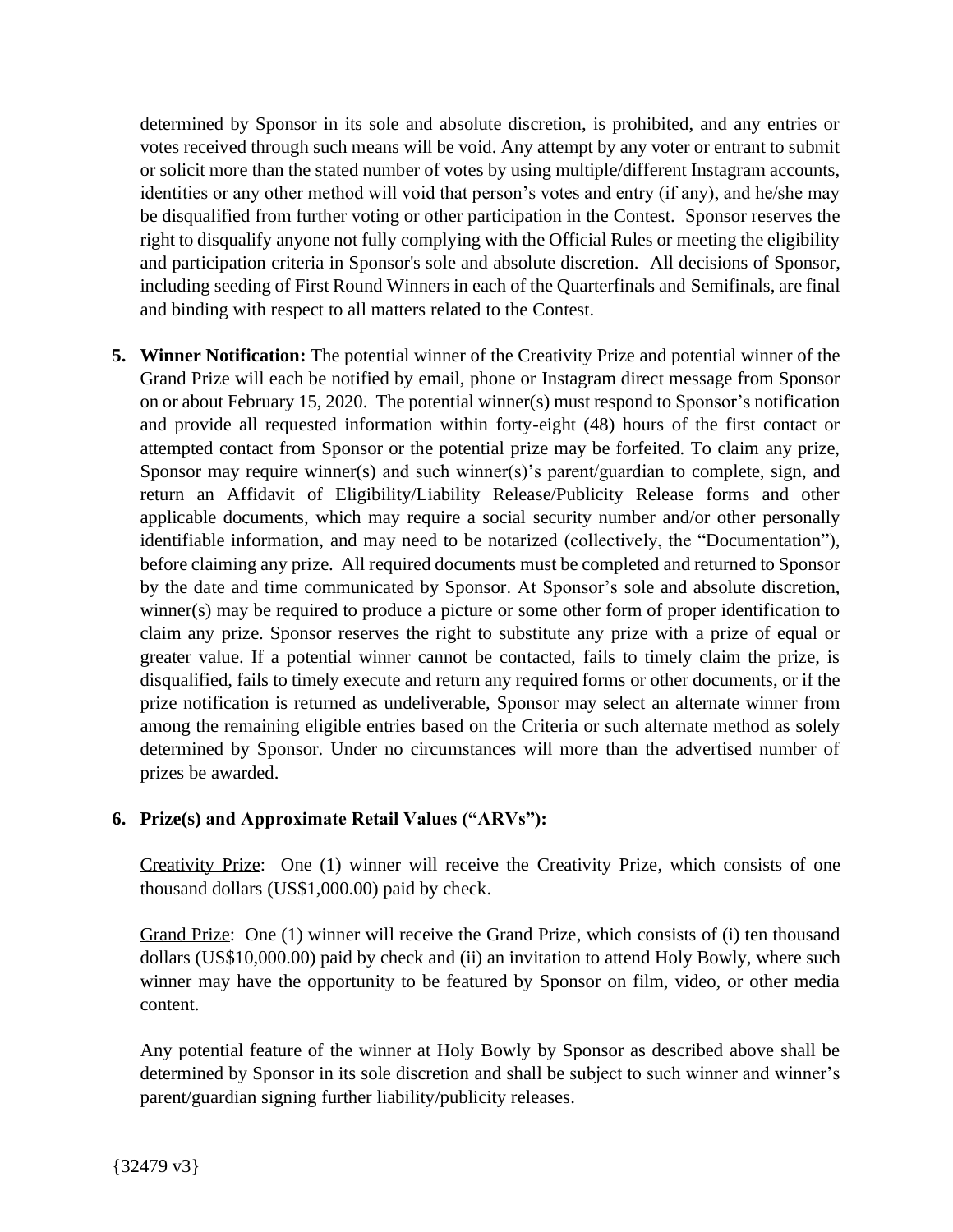The total ARV of all prizes awarded under the Contest is eleven thousand dollars (US\$11,000.00). All prizes are awarded "AS IS" without any warranty of any kind, express or implied. No substitution, exchange or transfer of prizes will be made or is permitted except in Sponsor's sole and absolute discretion.

- **7. Publicity & Marketing**: Submission of an Entry in the Contest constitutes permission, but not the obligation, to Sponsor and the Contest Entities and their respective licensees and assigns to use entrant's name, identity, title, likeness, distinctive appearance, physical likeness, image, portrait, picture, photograph (whether still or moving), screen persona, voice, vocal style, statements, gesture, mannerism, personality, performance characteristic, biographical data, signature, and any other indicia or imitation of identity or likeness for purposes of advertising and trade, in any medium, without further notice, approval, or compensation, unless prohibited by law. Submission of contact information in connection with the Contest (whether or not required), including, without limitation, mailing address, phone number, and email address, constitutes permission for Sponsor and the other Contest Entities to use entrant's personal information for purposes of administration of the Contest and for other purposes permitted by Sponsor's Privacy Policy located at [www.quiksilver.com.](http://www.quiksilver.com/) You may opt-out of receiving such communications as set forth in Sponsor's Privacy Policy or as provided within any such marketing materials (e.g., using the "Unsubscribe" feature provided in the footer of Sponsor's emails). You and your parent/guardian understand that you are providing your information to Sponsor. The information you provide to Sponsor will only be used in accordance with Sponsor's Privacy Policy. By participating in the Contest, you agree to the terms of Sponsor's Privacy Policy.
- **8. General Terms:** Decisions of Sponsor on all matters relating to the Contest are final and binding. All federal, state, provincial, local and other taxes, related to the prizes, are the sole responsibility of the winners. Contest Entities do not warrant that access to the Contest will be uninterrupted. The Contest Entities are not responsible for, including but not limited to, technical, hardware, software or telephone malfunctions of any kind, lost or unavailable network connections, or failed, incorrect, incomplete, inaccurate, garbled or delayed electronic communications caused by the user or by any of the equipment or programming associated with or utilized in the Contest or by any human error which may occur in the processing of the Entries in the Contest or for any liability for damage to any computer system resulting from participation in, accessing or downloading information in connection with the Contest. Sponsor reserves the right, in its sole discretion, to disqualify any individual that tampers or attempts to tamper with the entry process or the operation of the Contest; violates the Official Rules; or acts in an unsportsmanlike or disruptive manner, or with intent to annoy, abuse, threaten or harass any other person. ANY ATTEMPT BY ANY PERSON TO DELIBERATELY UNDERMINE THE LEGITIMATE OPERATION OF THE CONTEST, INCLUDING BUT NOT LIMITED TO ANY FRAUDULENT CLAIMS, MAY BE A VIOLATION OF CRIMINAL AND CIVIL LAW, AND, SHOULD SUCH AN ATTEMPT BE MADE, SPONSOR RESERVES THE RIGHT TO SEEK REMEDIES AND DAMAGES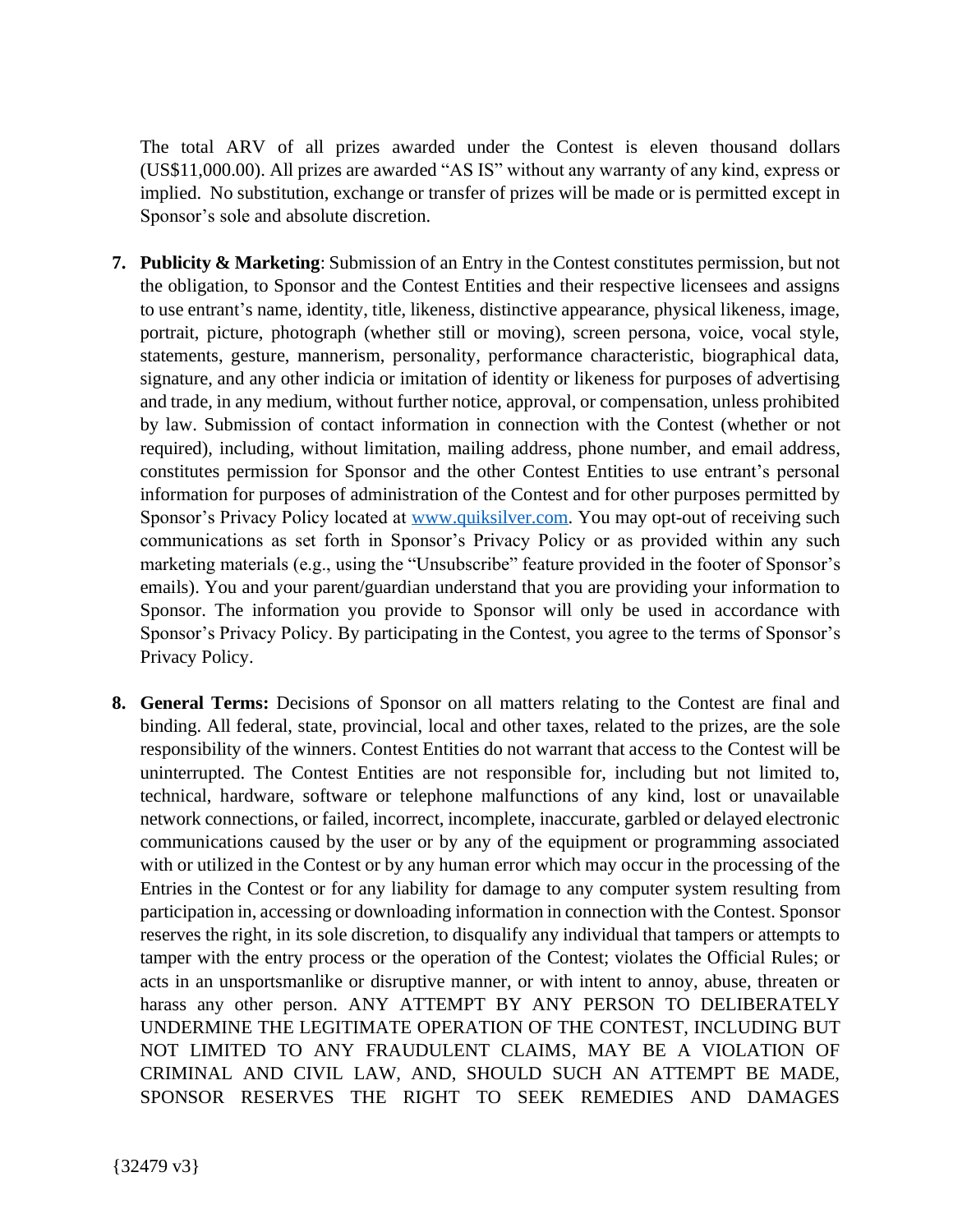## (INCLUDING ATTORNEYS' FEES) FROM ANY SUCH PERSON TO THE FULLEST EXTENT PERMITTED BY LAW, INCLUDING CRIMINAL PROSECUTION.

Sponsor's failure to enforce any term of these Official Rules shall not constitute a waiver of that provision. Sponsor reserves the right to cancel or modify the Contest and to disqualify any entrant for any reason, in its sole and absolute discretion, including (but not limited to) if, for any reason, the Contest is not capable of running as planned, including infection by computer virus, bugs, unauthorized intervention, fraud, technical failures, or any other causes beyond the control of Sponsor which corrupt or affect the administration, security, fairness, integrity or proper conduct of the Contest. If such cancelation occurs, Sponsor reserves the right to select the winners from among all eligible entries. The invalidity or unenforceability of any provision of these Official Rules shall not affect the validity or enforceability of any other provision. In the event that any provision is determined to be invalid or otherwise unenforceable or illegal, these Official Rules shall otherwise remain in effect and shall be construed in accordance with their terms as if the invalid or illegal provision were not contained herein.

- **9. Releases:** Entrant acknowledges that entrant may be participating in dangerous activities in connection with the Contest, including the inherently dangerous snowboarding activities contemplated by the Contest. Entrant understands that the risk of injury from the activities involved in the Contest is significant, including the potential for permanent paralysis and death, and while particular equipment and personal discipline may reduce this risk, the risk of serious injury does exist. Entrant acknowledges and agrees that Sponsor and the other Contest Entities are not advocating or suggesting the performance of dangerous tricks, tricks above entrant's skill level or tricks that should only be performed by a professional. Entrant acknowledges and agrees that Sponsor and the other Contest Entities have no responsibility whatsoever for injuries, losses, or damages of any kind that result from entrance into the Contest or receipt, acceptance, possession, or use of any prize. By entering the Contest, entrant agrees to indemnify, release, discharge and hold harmless Sponsor, each Contest Entity, and Instagram, and each of their respective directors, officers, employees, agents and assigns (the "Released Parties") from any claims, losses, and damages arising out of, or relating to, entrant's participation in the Contest or any Contest-related activities (including, without limitation, events, travel, etc.) and the acceptance and use, misuse, or possession of any prize awarded hereunder (including, without limitation, any non-compliance by entrant with these Official Rules; acceptance, possession, misuse or use of any prize; any malfunction, error or other problem arising in connection with the collection, processing, or retention of entry information; or any typographical or other error in the printing, offering or announcement of any winner). The foregoing includes, without limitation, any claim for personal injury, property loss or damage, or death arising in any way in connection with the Contest.
- **10. Disputes:** Except where prohibited, each entrant agrees that any and all disputes, claims and causes of action arising out of, or connected with, the Contest or any prize awarded shall be resolved individually, without resort to any form of class action, and exclusively by the appropriate court located in the State of California. All issues and questions concerning the